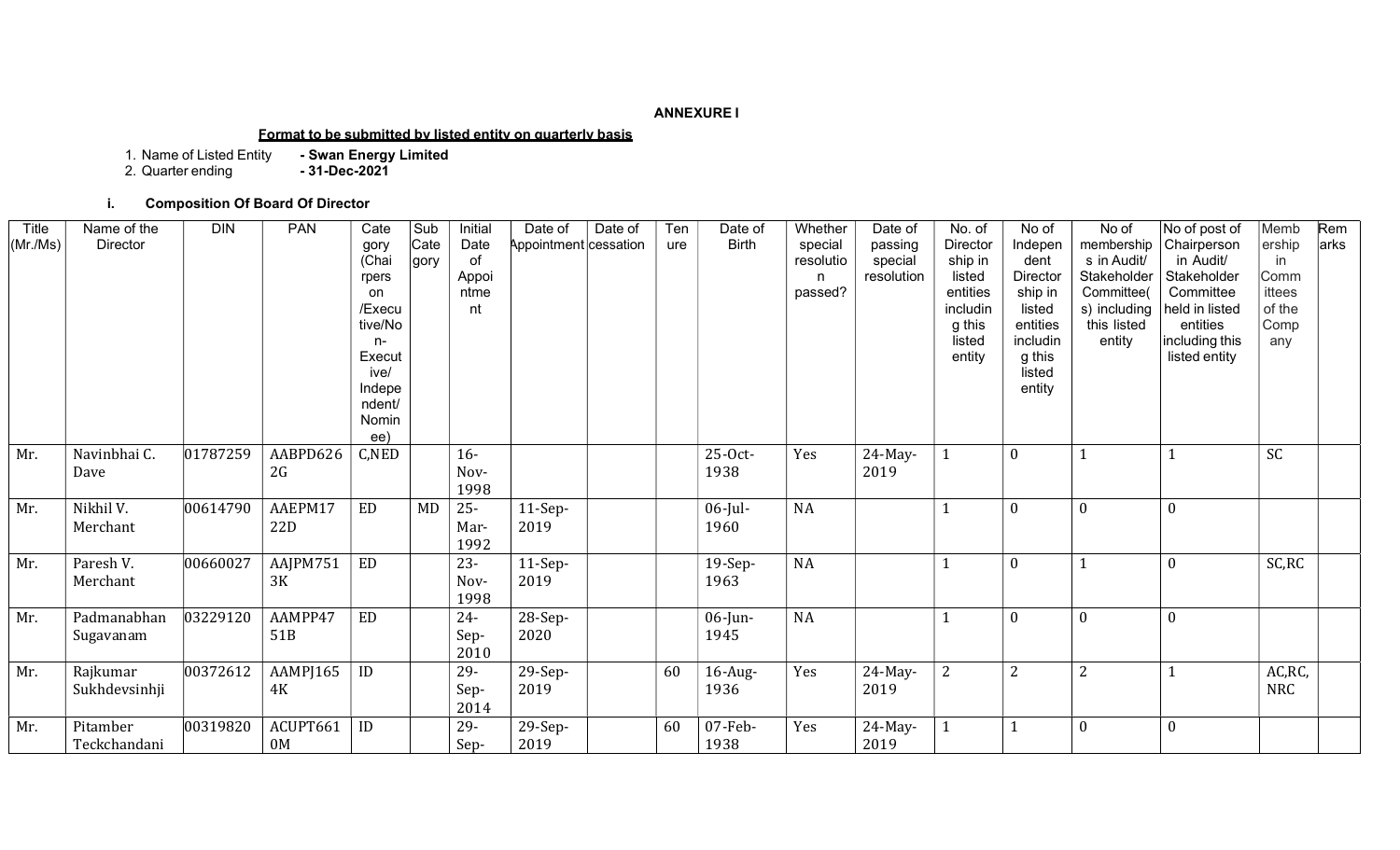|      |                         |              |                |    | 2014                   |                   |    |                    |           |                    |  |   |    |                   |  |
|------|-------------------------|--------------|----------------|----|------------------------|-------------------|----|--------------------|-----------|--------------------|--|---|----|-------------------|--|
| Mr.  | Shobhan I.<br>Diwanji   | 01667803     | AAEPD999<br>0Q | ID | 29-<br>Sep-<br>2014    | $29-Sep-$<br>2019 | 60 | $18$ -Aug-<br>1955 | <b>NA</b> |                    |  |   | 0  | AC, NR<br>v       |  |
| Mr.  | Rajat kumar<br>Dasgupta | 0172575<br>8 | AAAPD318<br>6C | ID | $29-$<br>Sep-<br>2014  | $29-Sep-$<br>2019 | 60 | $02$ -Nov-<br>1936 | Yes       | $24$ -May-<br>2019 |  | U | -0 |                   |  |
| Mrs. | Surekha Oak             | 0712277      | AACP0352<br>8R | ID | $13 -$<br>Mar-<br>2015 | $13-Mar-$<br>2020 | 60 | $25-Sep-$<br>1954  | <b>NA</b> |                    |  |   | -0 | AC, SC,<br>RC, NR |  |

| Company Remarks             |     |
|-----------------------------|-----|
| Whether Regular chairperson | Yes |
| appointed                   |     |
| Whether Chairperson is      | Yes |
| related to MD or CEO        |     |

## ii. Composition of Committees

#### a. Audit Committee

| Sr. | Name of the Director   | Category | Chairperson/Membership | Appointment | <b>Cessation Date</b> |
|-----|------------------------|----------|------------------------|-------------|-----------------------|
| No. |                        |          |                        | Date        |                       |
|     | Rajkumar Sukhdevsinhji | ID       | Chairperson            | 13-Jul-2016 |                       |
|     | Shobhan I. Diwanji     | ID       | Member                 | 30-Mar-2015 |                       |
|     | Surekha Oak            | ID       | Member                 | 30-Mar-2015 |                       |

| Company Remarks               |     |
|-------------------------------|-----|
| <b>Whether F</b><br>Permanent | Yes |
| chairperson appointed         |     |

## b. Stakeholders Relationship Committee

| Sr.<br>No. | Name of the Director | Category | Chairperson/Membership | Appointment<br>Date | <b>Cessation Date</b> |
|------------|----------------------|----------|------------------------|---------------------|-----------------------|
|            | Navinbhai C. Dave    | C.NED    | Chairperson            | 13-Jul-2016         |                       |
|            | Paresh V. Merchant   | ED       | Member                 | 13-Mar-2015         |                       |
|            | Surekha Oak          | ID       | Member                 | 13-Mar-2015         |                       |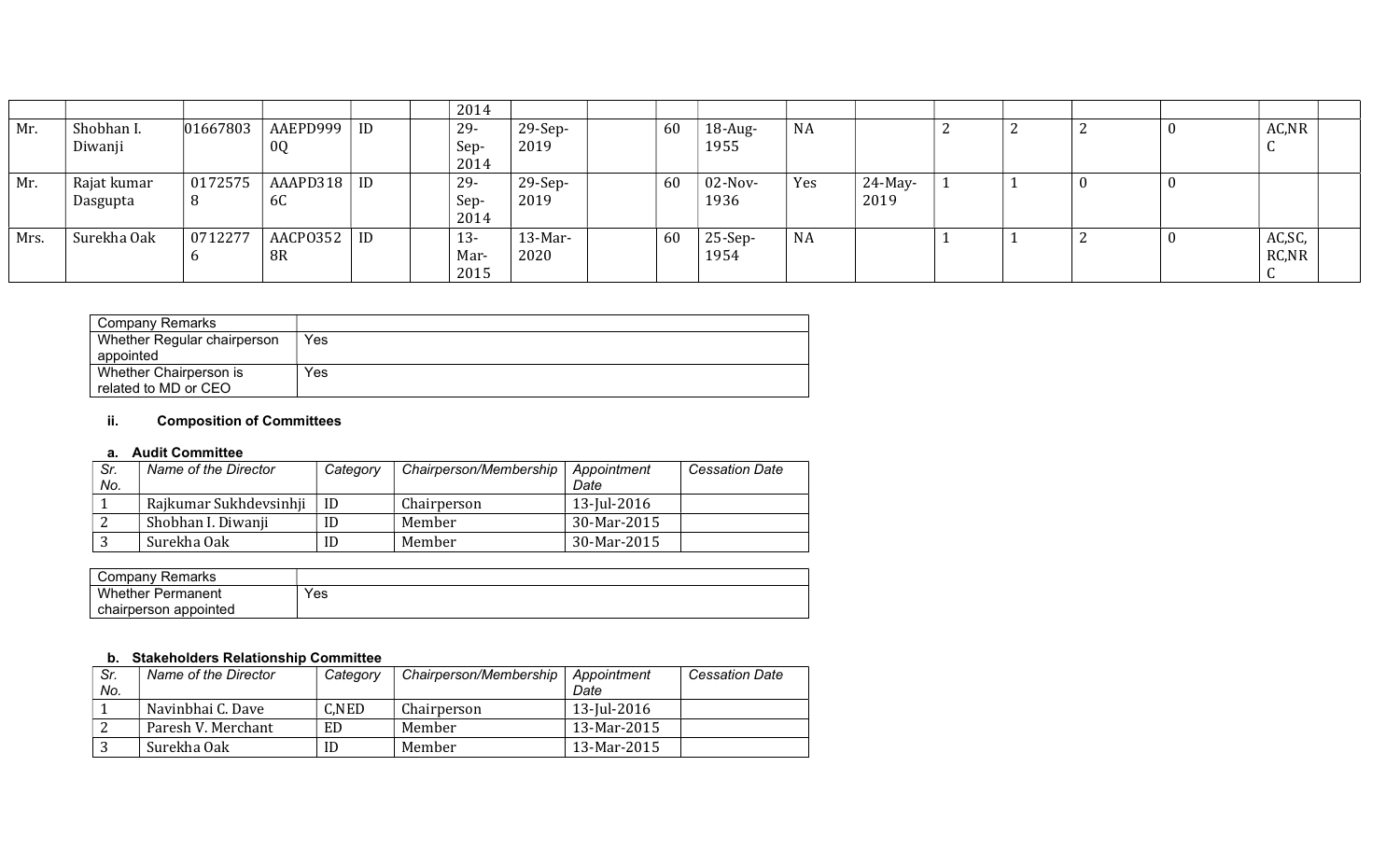| ' ompany:<br>Remarks     |     |
|--------------------------|-----|
| <b>Whether Permanent</b> | Yes |
| chairperson<br>appointed |     |

## c. Risk Management Committee

| Sr.<br>No. | Name of the Director   | Category | Chairperson/Membership | Appointment<br>Date | <b>Cessation Date</b> |
|------------|------------------------|----------|------------------------|---------------------|-----------------------|
|            | Paresh V. Merchant     | ED       | Chairperson            | 30-May-2019         |                       |
|            | Rajkumar Sukhdevsinhji | ID       | Member                 | 30-May-2019         |                       |
|            | Surekha Oak            | ID       | Member                 | 30-May-2019         |                       |

| Company Remarks       |     |
|-----------------------|-----|
| Whether<br>Permanent  | Yes |
| chairperson appointed |     |

## d. Nomination and Remuneration Committee

| Sr. | Name of the Director   | Category | Chairperson/Membership | Appointment | <b>Cessation Date</b> |
|-----|------------------------|----------|------------------------|-------------|-----------------------|
| No. |                        |          |                        | Date        |                       |
|     | Rajkumar Sukhdevsinhji | -ID      | Chairperson            | 13-Jul-2016 |                       |
|     | Shobhan I. Diwanji     | ID       | Member                 | 13-Jul-2016 |                       |
|     | Surekha Oak            | ID       | Member                 | 13-Jul-2016 |                       |

| ∵ompany ت<br>Remarks  |     |
|-----------------------|-----|
| Whether<br>Permanent  | Yes |
| chairperson appointed |     |

# iii. Meeting of Board of Directors

| Date(s) of Meeting<br>(if any) in the<br>previous quarter | Date(s) of Meeting<br>(if any) in the<br>relevant quarter | Whether<br>requirement of<br>Quorum met | Number of<br>Directors present | <b>Number of Independent</b><br><b>Directors present</b> |
|-----------------------------------------------------------|-----------------------------------------------------------|-----------------------------------------|--------------------------------|----------------------------------------------------------|
| 10-Jul-2021                                               | 18-0ct-2021                                               | Yes                                     |                                |                                                          |
| 13-Aug-2021                                               | 13-Nov-2021                                               | Yes                                     |                                |                                                          |
| 21-Aug-2021                                               | 24-Dec-2021                                               | Yes                                     |                                |                                                          |

| Company Remarks               |    |
|-------------------------------|----|
| Maximum gap between any       | 57 |
| two consecutive (in number of |    |
| days)                         |    |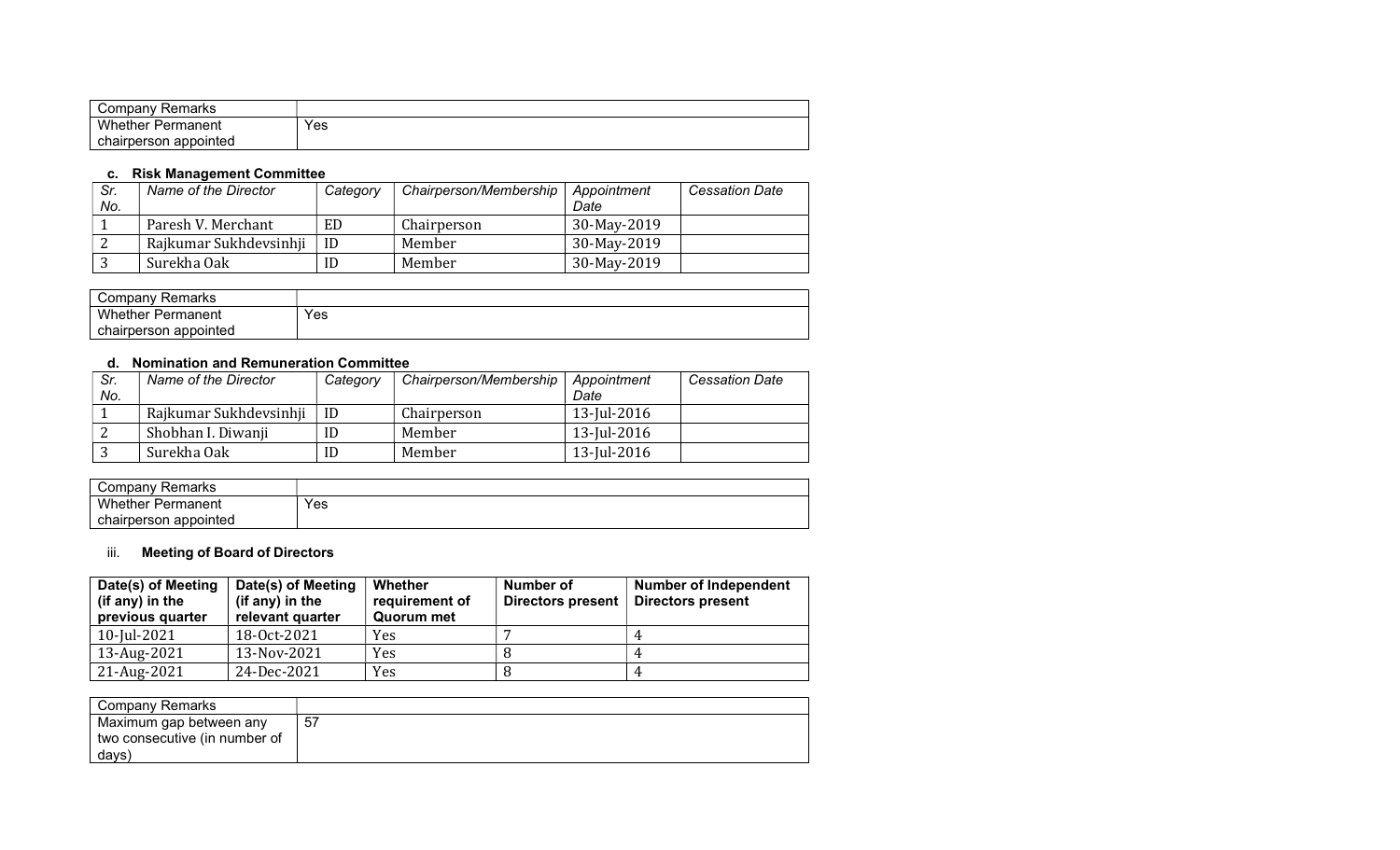# iv. Meeting of Committees

| Name of the<br><b>Committee</b> | Date(s) of<br>meeting during<br>of the committee<br>in the previous<br>quarter | Date(s) of<br>meeting of the<br>committee in the<br>relevant quarter | <b>Whether</b><br>requirement<br>of Quorum<br>met (Yes/No) | Number of<br><b>Directors</b><br>present | Number of<br>independent<br>directors<br>present |
|---------------------------------|--------------------------------------------------------------------------------|----------------------------------------------------------------------|------------------------------------------------------------|------------------------------------------|--------------------------------------------------|
| <b>Audit Committee</b>          | 13-Aug-2021                                                                    |                                                                      | Yes                                                        | 3                                        | 3                                                |
| <b>Audit Committee</b>          |                                                                                | 13-Nov-2021                                                          | Yes                                                        | 3                                        | 3                                                |
| Stakeholders                    | 13-Aug-2021                                                                    |                                                                      | Yes                                                        | 3                                        | 1                                                |
| Relationship                    |                                                                                |                                                                      |                                                            |                                          |                                                  |
| Committee                       |                                                                                |                                                                      |                                                            |                                          |                                                  |
| <b>Stakeholders</b>             |                                                                                | 13-Nov-2021                                                          | Yes                                                        | 3                                        | 1                                                |
| Relationship                    |                                                                                |                                                                      |                                                            |                                          |                                                  |
| Committee                       |                                                                                |                                                                      |                                                            |                                          |                                                  |
| Nomination &                    |                                                                                | 18-Oct-2021                                                          | Yes                                                        | 3                                        | 3                                                |
| Remuneration                    |                                                                                |                                                                      |                                                            |                                          |                                                  |
| Committee                       |                                                                                |                                                                      |                                                            |                                          |                                                  |
| Risk Management                 |                                                                                | 13-Nov-2021                                                          | Yes                                                        | 3                                        | 2                                                |
| Committee                       |                                                                                |                                                                      |                                                            |                                          |                                                  |

| Company Remarks               |     |
|-------------------------------|-----|
| Maximum gap between any       | -91 |
| two consecutive (in number of |     |
| days) [Only for Audit         |     |
| Committeel                    |     |

## v. Related Party Transactions

| <b>Subject</b>                                                                                            | <b>Compliance status</b><br>(Yes/No/NA) | <b>Remark</b> |
|-----------------------------------------------------------------------------------------------------------|-----------------------------------------|---------------|
| Whether prior approval of audit committee obtained                                                        | Yes                                     |               |
| Whether shareholder approval obtained for material RPT                                                    | Not Applicable                          |               |
| Whether details of RPT entered into pursuant to omnibus<br>approval have been reviewed by Audit Committee | Yes                                     |               |